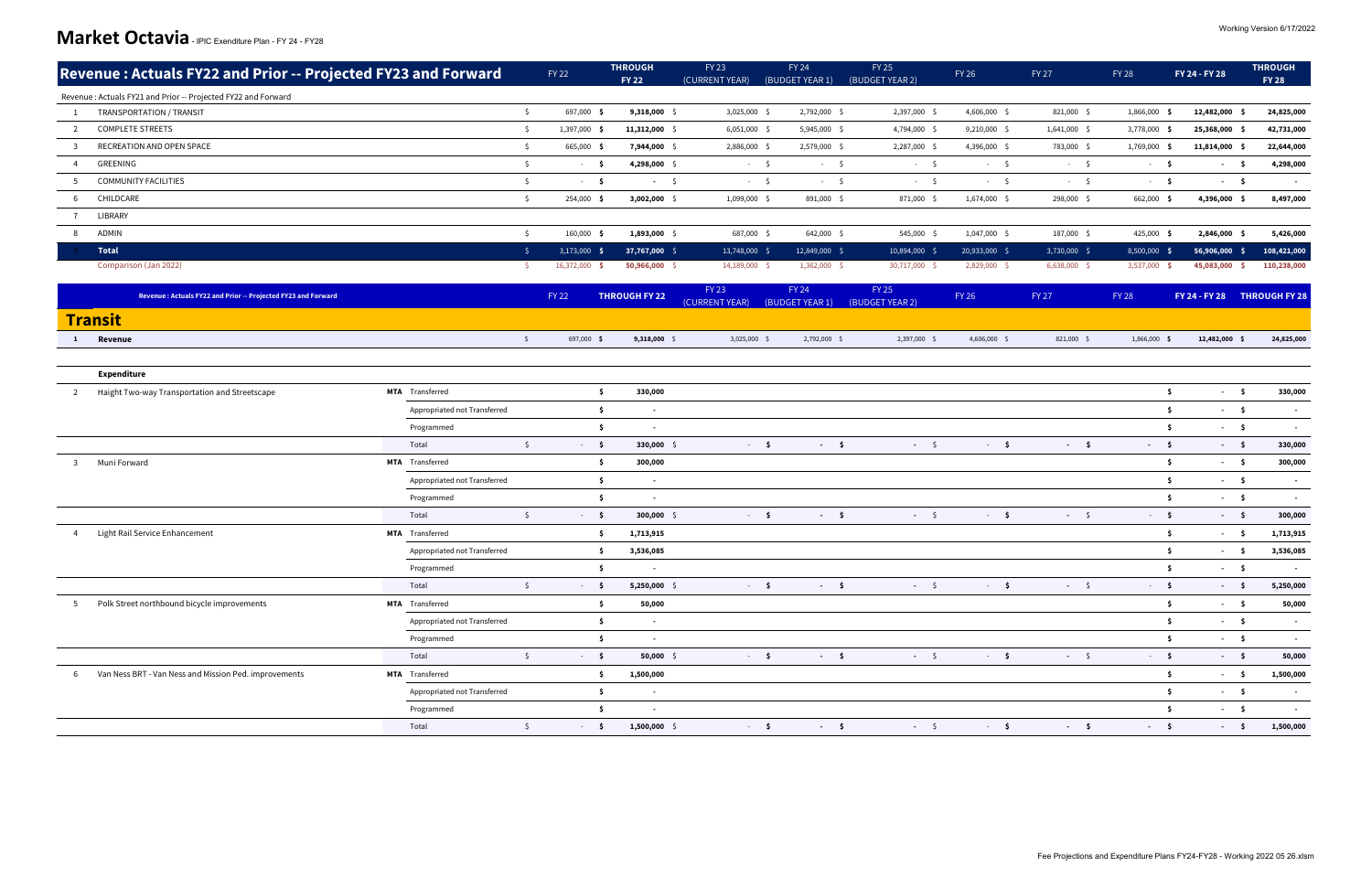|                | Revenue: Actuals FY22 and Prior -- Projected FY23 and Forward       |                              |              | <b>FY 22</b>     |                 | <b>THROUGH FY 22</b> | <b>FY 23</b><br>(CURRENT YEAR) | <b>FY 24</b><br>(BUDGET YEAR 1) | <b>FY 25</b><br>(BUDGET YEAR 2) | <b>FY 26</b>     |              | <b>FY 27</b>     | <b>FY 28</b> |                  | FY 24 - FY 28 THROUGH FY 28 |      |             |
|----------------|---------------------------------------------------------------------|------------------------------|--------------|------------------|-----------------|----------------------|--------------------------------|---------------------------------|---------------------------------|------------------|--------------|------------------|--------------|------------------|-----------------------------|------|-------------|
| $\overline{7}$ | Hub Transportation Improvements Study                               | DCP Transferred              |              |                  | S.              | 250,000              |                                |                                 |                                 |                  |              |                  |              | Ŝ.               |                             | $-5$ | 250,000     |
|                |                                                                     | Appropriated not Transferred |              |                  | \$              | $\blacksquare$       |                                |                                 |                                 |                  |              |                  |              | Ŝ.               |                             | $-5$ | $\sim$      |
|                |                                                                     | Programmed                   |              |                  | S.              | $\sim$               |                                |                                 |                                 |                  |              |                  |              | Ŝ.               |                             | $-5$ | $\sim$      |
|                |                                                                     | Total                        | $\mathsf{S}$ |                  | $-5$            | 250,000 \$           | $-5$                           | $-5$                            | $-5$                            |                  | $-5$         | $-5$             |              | $-5$             |                             | $-5$ | 250,000     |
| 8              | Valencia Bikeway                                                    | MTA Transferred              |              |                  | Ŝ.              | 1,000,000            |                                |                                 |                                 |                  |              |                  |              | - \$             |                             | $-5$ | 1,000,000   |
|                |                                                                     | Appropriated not Transferred | $\mathsf{S}$ | 3,650,000 \$     |                 | 3,650,000            |                                |                                 |                                 |                  |              |                  |              | Ŝ.               |                             | $-5$ | 3,650,000   |
|                |                                                                     | Programmed                   | $\mathsf{S}$ |                  | $-5$            | $\sim$               |                                |                                 |                                 |                  |              |                  |              | Ŝ.               | $-5$                        |      | $\sim 100$  |
|                |                                                                     | Total                        | S.           | $3,650,000$ \$   |                 | 4,650,000 \$         | $-5$                           | $-5$                            | $-5$                            |                  | $-5$         | $-5$             |              | $-5$             | $-5$                        |      | 4,650,000   |
| $\mathbf{q}$   | Western Adddition CBTP Improvements (total project cost now 725000) | MTA Transferred              |              |                  | -\$             | 330,000 \$           | $-5$                           | $-5$                            | $\sim$                          |                  |              |                  |              | Ŝ.               |                             | $-5$ | 330,000     |
|                |                                                                     | Appropriated not Transferred |              |                  | $\ddot{\bm{s}}$ | 395,000              |                                |                                 |                                 |                  |              |                  |              | -Ŝ               |                             | $-5$ | 395,000     |
|                |                                                                     | Programmed                   |              |                  | \$              | $\sim$               |                                |                                 |                                 |                  |              |                  |              | Ŝ.               |                             | $-5$ | $\sim$      |
|                |                                                                     | Total                        | $\mathsf{S}$ |                  | $-5$            | 725,000 \$           | $-5$                           | $-5$                            | $-5$                            |                  | $-5$         | $-5$             |              | $-5$             |                             | $-5$ | 725,000     |
| 10             | HUB Transportation Improvements Fund                                | MTA Transferred              |              |                  | $\ddot{\bm{s}}$ | 304,000              |                                |                                 |                                 |                  |              |                  |              | Ŝ.               |                             | $-5$ | 304,000     |
|                |                                                                     | Appropriated not Transferred | \$           | $3,142,240$ \$   |                 | 5,515,860            |                                |                                 |                                 |                  |              |                  |              | Ŝ                |                             | $-5$ | 5,515,860   |
|                |                                                                     | Programmed                   | $\mathsf{S}$ |                  | $-5$            | $-5$                 | $-5$                           | $-5$                            | 4,205,140                       |                  | $\mathsf{S}$ | 816,000 \$       |              | 10,187,000 \$    | 15,208,140 \$               |      | 15,208,140  |
|                |                                                                     | Total                        | $\mathsf{S}$ | $3,142,240$ \$   |                 | $5,819,860$ \$       | $-5$                           | $-5$                            | 4,205,140 $\sqrt{ }$            |                  | $-5$         | $816,000$ \$     |              | 10,187,000 \$    | 15,208,140 \$               |      | 21,028,000  |
|                | 10.1 Local Bus TSP                                                  | MTA Transferred              |              |                  | -\$             | 196,000 \$           | $-5$                           | $\overline{a}$                  |                                 |                  |              |                  |              | -Ŝ               |                             | $-5$ | 196,000     |
|                |                                                                     | Appropriated not Transferred |              |                  | -\$             | $\sim$               |                                |                                 |                                 |                  |              |                  |              | Ŝ.               |                             | $-5$ | $\sim$      |
|                |                                                                     | Programmed                   |              |                  | Ŝ.              | $\sim$               |                                |                                 |                                 |                  |              |                  |              | -Ŝ               |                             | $-5$ | $\sim$      |
|                |                                                                     | Total                        | $\mathsf{S}$ |                  | $-5$            | 196,000 \$           | $-5$                           | $-5$                            | $-5$                            |                  | $-5$         | $-5$             |              | $-5$             | $-5$                        |      | 196,000     |
|                | 15 Expenditure Sub Total                                            |                              | S            | $6,792,240$ \$   |                 | 19,070,860 \$        | $-5$                           | $-5$                            | $4,205,140$ \$                  |                  | $-5$         | $816,000$ \$     |              | $10,187,000$ \$  | 15,208,140 \$               |      | 34,279,000  |
|                |                                                                     |                              |              |                  |                 |                      |                                |                                 |                                 |                  |              |                  |              |                  |                             |      |             |
| <b>16</b>      | <b>Category Annual Balance</b>                                      |                              | S.           | $(6,095,240)$ \$ |                 | $(9,752,860)$ \$     | $3,025,000$ \$                 | $2,792,000$ \$                  | $(1,808,140)$ \$                | $4,606,000$ \$   |              | $5,000$ \$       |              | $(8,321,000)$ \$ | $(2,726,140)$ \$            |      | (9,454,000) |
| 17             | <b>Category Cumulative Balance</b>                                  |                              | S.           | $(9,752,860)$ \$ |                 | $(9,752,860)$ \$     | $(6, 727, 860)$ \$             | $(3,935,860)$ \$                | $(5,744,000)$ \$                | $(1,138,000)$ \$ |              | $(1,133,000)$ \$ |              | $(9,454,000)$ \$ | $(9,454,000)$ \$            |      | (9,454,000) |
|                | Comparison (Jan 2022)                                               |                              |              | $(6,847,860)$ \$ |                 | $(486, 480)$ \$      | $(3,761,860)$ \$               | $(3,462,860)$ \$                | $(911,000)$ \$                  | $(289,000)$ \$   |              | 355,000 \$       |              | $(9,054,000)$ \$ | $(9,054,000)$ \$            |      | (9,054,000) |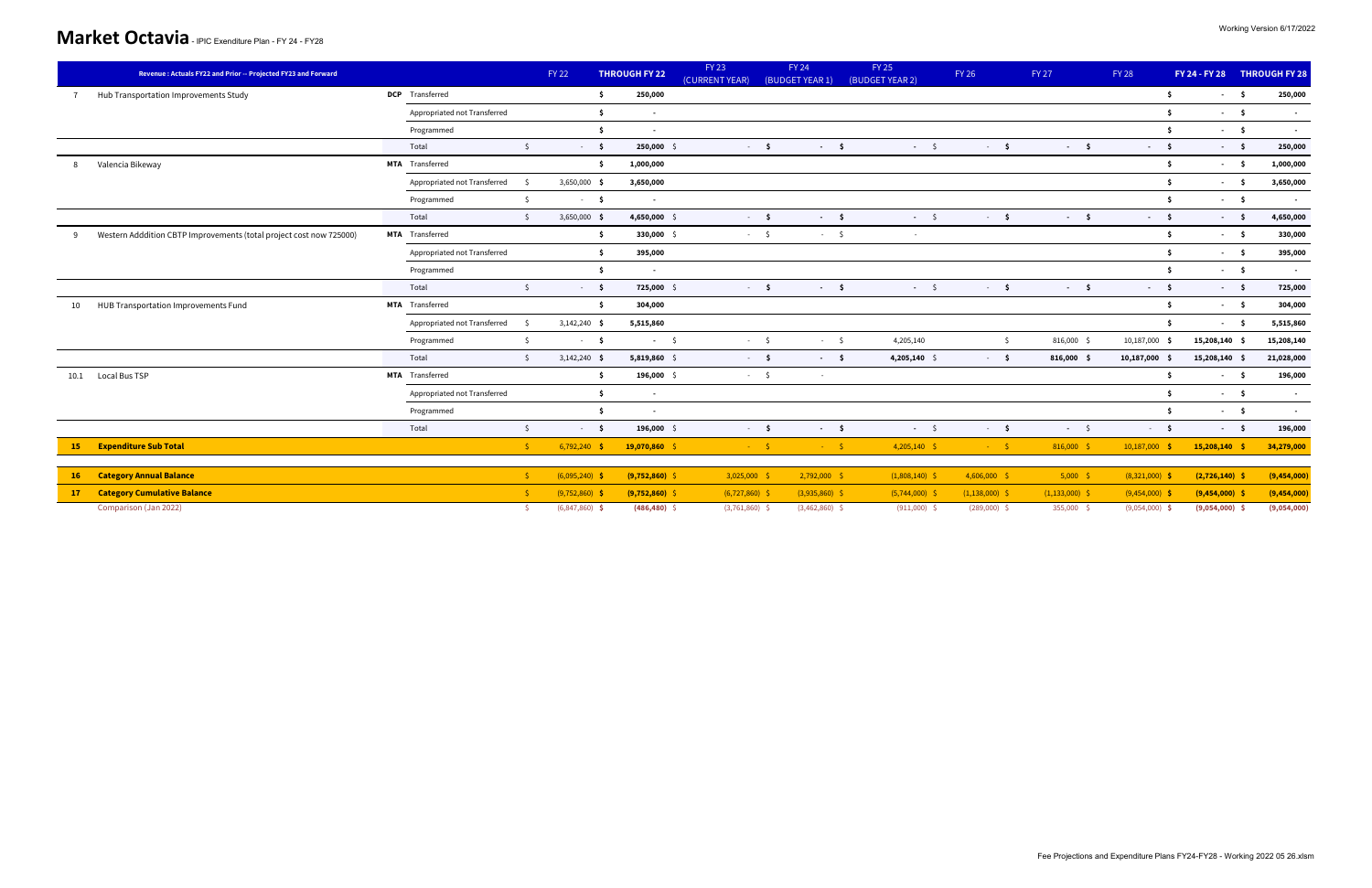|    | Revenue: Actuals FY22 and Prior -- Projected FY23 and Forward |                                                        | <b>FY 22</b>  |                                      | <b>THROUGH FY 22</b>     | <b>FY 23</b><br>(CURRENT YEAR) | <b>FY 24</b><br>(BUDGET YEAR 1) | <b>FY 25</b><br>(BUDGET YEAR 2) | <b>FY 26</b>   | FY 27          | <b>FY 28</b>                               |               | FY 24 - FY 28 THROUGH FY 28 |
|----|---------------------------------------------------------------|--------------------------------------------------------|---------------|--------------------------------------|--------------------------|--------------------------------|---------------------------------|---------------------------------|----------------|----------------|--------------------------------------------|---------------|-----------------------------|
|    | <b>Greening / Complete Streets</b>                            |                                                        |               |                                      |                          |                                |                                 |                                 |                |                |                                            |               |                             |
| 18 | Revenue                                                       |                                                        | $\mathsf{S}$  | 1,397,000                            | $\mathsf{S}$             | $6,051,000$ \$                 | 5,945,000 \$                    | 4,794,000 \$                    | $9,210,000$ \$ | $1,641,000$ \$ | 3,778,000 \$                               | 25,368,000 \$ | 47,029,000                  |
|    |                                                               |                                                        |               |                                      |                          |                                |                                 |                                 |                |                |                                            |               |                             |
|    | <b>Expenditure</b>                                            |                                                        |               |                                      |                          |                                |                                 |                                 |                |                |                                            |               |                             |
| 19 | Dolores and Market Intersection Improvements (In-kind)        | <b>N-KIN</b> I Transferred                             | $\mathsf{S}$  | $-5$                                 | 513,000 \$               | $-5$                           | $-5$                            | $\sim$                          |                |                | $\ddot{\mathsf{s}}$                        | $-5$          | 513,000                     |
|    |                                                               | Appropriated not Transferred                           |               | $\ddot{\mathsf{s}}$                  | $\blacksquare$           |                                |                                 |                                 |                |                | -\$                                        | $-5$          | $\sim$ $-$                  |
|    |                                                               | Programmed                                             |               | \$                                   | $\overline{\phantom{a}}$ |                                |                                 |                                 |                |                | \$                                         | $-5$          | $\sim$                      |
|    |                                                               | Total                                                  | $\mathsf{S}$  | $-5$                                 | 513,000 \$               | $-5$                           | $-5$                            | $-5$                            | $-5$           | $-5$           | $-5$                                       | $-5$          | 513,000                     |
| 20 | Oak Plaza IKA                                                 | <b>N-KIN</b> Transferred                               |               | $\ddot{\mathsf{s}}$                  | $\blacksquare$           |                                | $\sqrt{2}$<br>$-5$              | 2,180,893                       |                |                | \$                                         | 2,180,893 \$  | 2,180,893                   |
|    |                                                               | Appropriated not Transferred                           |               | $\ddot{\mathsf{s}}$                  | $\sim$                   |                                |                                 |                                 |                |                | $\ddot{\mathsf{s}}$                        | $-5$          | $\sim$                      |
|    |                                                               | Programmed                                             |               | $\ddot{\bm{s}}$                      | $\sim$                   |                                |                                 |                                 |                |                | -\$                                        | $-5$          | $\sim$                      |
|    |                                                               | Total                                                  | $\mathsf{S}$  | $-5$                                 | $-5$                     | $-5$                           | $-5$                            | 2,180,893 \$                    | $-5$           | $-5$           | $-5$                                       | 2,180,893 \$  | 2,180,893                   |
| 21 | 12th/Otis Plaza IKA (potential - 30 Otis)                     | <b>N-KIN</b> Transferred                               | $\mathsf{S}$  | $-5$                                 | $3,000,000$ \$           | $-5$                           | $-5$                            | $\sim$                          |                |                | \$                                         | $-5$          | 3,000,000                   |
|    |                                                               | Appropriated not Transferred                           |               | $\ddot{\mathsf{s}}$                  | $\blacksquare$           |                                |                                 |                                 |                |                | \$                                         | $-5$          | $\sim$                      |
|    |                                                               | Programmed                                             |               | \$                                   | $\blacksquare$           |                                |                                 |                                 |                |                | Ŝ.                                         | $-5$          | $\sim$                      |
|    |                                                               | Total                                                  | $\mathsf{S}$  | $-5$                                 | $3,000,000$ \$           | $-5$                           | $-5$                            | $-5$                            | $-5$           | $-5$           | $-5$                                       | $-5$          | 3,000,000                   |
| 22 | Gough Plaza IKA (potential - 33 Gough)                        | <b>N-KIN</b> I Transferred                             | $\mathsf{S}$  | $-5$                                 | $-5$                     | $-5$                           | $-5$                            | $\sim$                          |                |                | $\ddot{\mathsf{s}}$                        | $-5$          |                             |
|    |                                                               | Appropriated not Transferred                           |               | $\ddot{\mathsf{s}}$                  | $\sim$                   |                                |                                 |                                 |                |                | $\ddot{\mathsf{s}}$                        | $-5$          | $\sim$                      |
|    |                                                               | Programmed                                             |               | -\$                                  | $\blacksquare$           |                                |                                 |                                 |                |                | Ŝ.                                         | $-5$          | $\sim$                      |
|    |                                                               | Total                                                  | $\mathsf{S}$  | $-5$                                 | $-5$                     | $-5$                           | $-5$                            | $-5$                            | $-5$           | $-5$           | $-5$                                       | $-5$          | $\sim$                      |
| 23 | Hayes Two-way                                                 | MTA Transferred                                        | $\mathsf{S}$  | $\sim$ $-$ \$                        | 49,000 \$                | $-5$                           | $-5$                            | $\sim$ $-$                      |                |                | -\$                                        | $\sim$ 5      | 49,000                      |
|    |                                                               | Appropriated not Transferred                           |               | $\ddot{\mathsf{s}}$                  | $\blacksquare$           |                                |                                 |                                 |                |                | $\ddot{\mathsf{s}}$                        | $-5$          | $\sim$                      |
|    |                                                               | Programmed                                             |               | \$                                   | $\blacksquare$           |                                |                                 |                                 |                |                | -\$                                        | $-5$          | $\sim$                      |
|    |                                                               | Total                                                  | $\mathsf{S}$  | $-5$                                 | 49,000 \$                | $-5$                           | $-5$                            | $-5$                            | $-5$           | $-5$           | $-5$                                       | $-5$          | 49,000                      |
| 24 | Living Alleys Community Challenge Grants                      | <b>DPW</b> Transferred                                 |               | -\$                                  | 1,000,000                |                                | $\mathsf{S}$<br>$-5$            | $\sim$                          |                |                | \$                                         | $-5$          | 1,000,000                   |
|    |                                                               | Appropriated not Transferred<br>- Ś                    |               | 500,000 \$                           | 2,500,000                |                                |                                 |                                 |                |                | Ŝ.                                         | $\sim$ \$     | 2,500,000                   |
|    |                                                               | Programmed                                             | $\mathsf{S}$  | $-5$                                 | $-5$                     | $-5$                           | $-5$                            | 500,000                         |                |                | Ŝ                                          | 500,000 \$    | 500,000                     |
|    |                                                               | Total                                                  | $\mathsf{S}$  | 500,000 \$                           | $3,500,000$ \$           | $-5$                           | $-5$                            | $500,000$ \$                    | $-5$           | $-5$           | $-5$                                       | $500,000$ \$  | 4,000,000                   |
|    | 24.1 Living Alleys Community Challenge Grants                 | <b>ADM</b> Transferred                                 | $\frac{1}{2}$ | $-5$                                 | 500,000 \$               | $-5$                           | $-5$                            | $\sim$                          |                |                | $\mathsf{\$}$                              | $-5$          | 500,000                     |
|    |                                                               | Appropriated not Transferred                           |               | $\ddot{\mathsf{s}}$                  | $\sim$                   |                                |                                 |                                 |                |                | $\ddot{\mathsf{s}}$                        | $-5$          | $\sim$                      |
|    |                                                               | Programmed<br>Total                                    |               | \$                                   | $\sim$                   |                                |                                 | $-5$                            |                |                | $\ddot{\mathsf{s}}$                        | $-5$          | $\sim$                      |
|    | Better Market Street - Market from 10th to Octavia            | <b>DPW</b> Transferred                                 | $\mathsf{S}$  | $-5$                                 | $500,000$ \$             | $-5$<br>$-5$                   | $-5$<br>$-5$                    |                                 | $-5$           | $-5$           | $-5$                                       | $-5$          | 500,000                     |
| 25 |                                                               | Appropriated not Transferred \$                        |               | $\ddot{\mathsf{s}}$<br>500,000 \$    | $1,000,000$ \$           |                                |                                 | $\sim$                          |                |                | $\ddot{\mathsf{s}}$                        | $-5$          | 1,000,000                   |
|    |                                                               |                                                        | $\mathsf{S}$  |                                      | 1,000,000                |                                |                                 |                                 |                |                | $\ddot{\mathsf{s}}$                        | $-5$          | 1,000,000                   |
|    |                                                               | Programmed<br>Total                                    | $\mathsf{S}$  | $-5$<br>$500,000$ \$                 | $\sim$<br>2,000,000 \$   | $-5$                           | $-5$                            | $-5$                            | $-5$           | $-5$           | $\ddot{\bm{s}}$<br>$-5$                    | $-5$<br>$-5$  | $\sim$<br>2,000,000         |
|    |                                                               |                                                        |               |                                      |                          |                                |                                 |                                 |                |                |                                            |               |                             |
|    | 26 Page Street Neighborway                                    | <b>DPW</b> Transferred<br>Appropriated not Transferred | $\frac{1}{2}$ | $\sim$ - $\sim$ 5 $^{\circ}$         | $-5$                     | $-5$                           | $-5$                            | $\sim$                          |                |                | $\ddot{\textbf{s}}$                        | $-5$<br>$-5$  | $\sim$ 10 $\pm$             |
|    |                                                               | Programmed                                             |               | $\ddot{\mathsf{s}}$<br>$\mathsf{\$}$ | $\sim$                   |                                |                                 |                                 |                |                | $\ddot{\mathsf{s}}$<br>$\ddot{\mathsf{s}}$ | $-5$          | $\sim$                      |
|    |                                                               | Total                                                  | $\mathsf{S}$  | $-5$                                 | $\sim$<br>$-5$           | $-5$                           | $-5$                            | $-5$                            | $-5$           | $-5$           | $-5$                                       | $-5$          | $\sim$                      |
|    | 26.1 Page Street Neighborway                                  | MTA Transferred                                        | $\mathsf{S}$  | $-5$                                 |                          | $-5$                           | $-5$                            |                                 |                |                | $\ddot{\mathsf{s}}$                        | $-5$          | $\sim 100$<br>1,000,000     |
|    |                                                               |                                                        |               |                                      | $1,000,000$ \$           |                                |                                 | $\sim$                          |                |                |                                            |               |                             |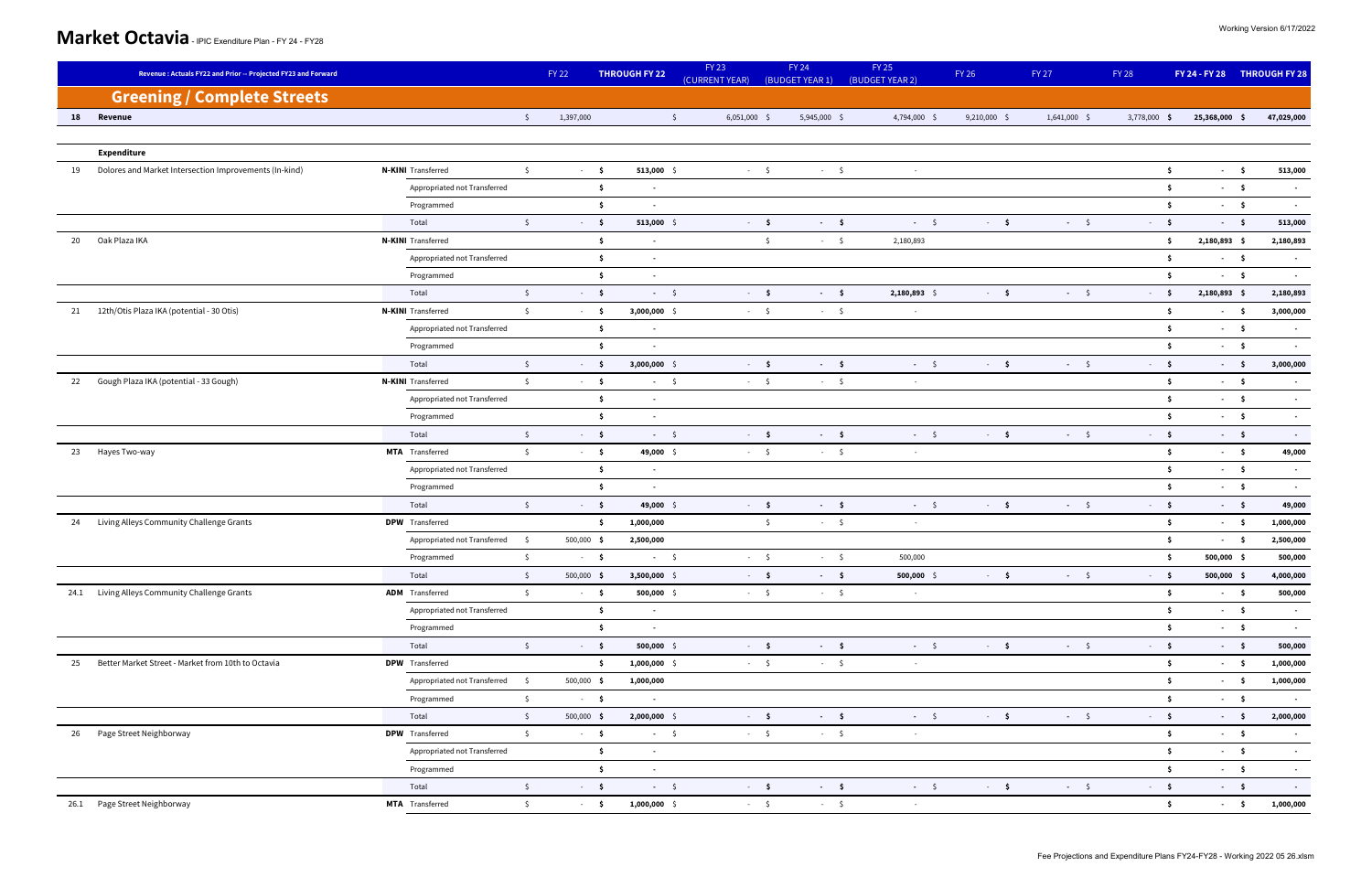|      | Revenue: Actuals FY22 and Prior -- Projected FY23 and Forward |                                         | FY 22        | <b>THROUGH FY 22</b>                  | <b>FY 23</b><br>(CURRENT YEAR) | FY 24<br>(BUDGET YEAR 1) | <b>FY 25</b><br>(BUDGET YEAR 2) | <b>FY 26</b> | FY 27        | <b>FY 28</b>        |              | FY 24 - FY 28 THROUGH FY 28 |
|------|---------------------------------------------------------------|-----------------------------------------|--------------|---------------------------------------|--------------------------------|--------------------------|---------------------------------|--------------|--------------|---------------------|--------------|-----------------------------|
|      |                                                               | Appropriated not Transferred            |              | \$<br>$\blacksquare$                  |                                |                          |                                 |              |              | $\ddot{\mathsf{s}}$ |              | $-5$<br>$\sim$              |
|      |                                                               | Programmed                              |              | $\ddot{\bm{s}}$                       |                                |                          |                                 |              |              | $\ddot{\mathsf{s}}$ |              | $-5$<br>$\sim$              |
|      |                                                               | Total<br>$\mathsf{S}$                   |              | $-5$<br>$1,000,000$ \$                | $-5$                           | $-5$                     | $-5$                            | $-5$         | $-5$         | $-5$                | $-5$         | 1,000,000                   |
| 26.2 | Page Street Neighborway                                       | <b>DCP</b> Transferred<br>$\mathsf{S}$  |              | $\sim$ - $\sim$ 5 $\,$<br>250,000 \$  | $-5$                           | $-5$                     | $\sim$                          |              |              | $\ddot{\mathsf{s}}$ | $-5$         | 250,000                     |
|      |                                                               | Appropriated not Transferred            |              | \$<br>$\blacksquare$                  |                                |                          |                                 |              |              | $\ddot{\mathsf{s}}$ |              | $-5$<br>$\sim$ $-$          |
|      |                                                               | Programmed                              |              | \$                                    |                                |                          |                                 |              |              | \$                  |              | $-5$<br>$\sim$              |
|      |                                                               | $\mathsf{S}$<br>Total                   |              | $-5$<br>250,000 \$                    | $-5$                           | $-5$                     | $-5$                            | $-5$         | $-5$         | $-5$                | $-5$         | 250,000                     |
| 27   | Patricia's Green Rotating Art Project                         | <b>ARTS</b> Transferred                 |              | Ŝ.<br>249,000                         |                                |                          |                                 |              |              | $\ddot{\mathsf{s}}$ | $-5$         | 249,000                     |
|      |                                                               | Appropriated not Transferred \$         | $50,000$ \$  | 111,000                               |                                |                          |                                 |              |              | $\ddot{\mathsf{s}}$ | $-5$         | 111,000                     |
|      |                                                               | $\mathsf{S}$<br>Programmed              |              | $-5$<br>$-5$                          | $-5$                           | $-5$                     | 150,000 \$                      | 50,000 \$    | 50,000       | $\ddot{\mathsf{s}}$ | 250,000 \$   | 250,000                     |
|      |                                                               | Total<br>$\mathsf{S}$                   | 50,000 \$    | $360,000$ \$                          | $-5$                           | $-5$                     | $150,000$ \$                    | 50,000 \$    | $50,000$ \$  | $-5$                | 250,000 \$   | 610,000                     |
| 28   | Market/Octavia Plazas Rotating Art Project                    | <b>ARTS</b> Transferred<br>$\mathsf{S}$ |              | $-5$<br>$50,000$ \$                   | $-5$                           | $-5$                     | $\sim$                          |              |              | $\ddot{\mathsf{s}}$ | $-5$         | 50,000                      |
|      |                                                               | Appropriated not Transferred            |              | \$<br>$\sim$                          |                                |                          |                                 |              |              | $\ddot{\mathsf{s}}$ |              | $-5$<br>$\sim$              |
|      |                                                               | Programmed                              |              | \$                                    |                                |                          |                                 |              |              | \$                  | $-5$         | $\sim$                      |
|      |                                                               | Total<br>$\mathsf{S}$                   |              | $-5$<br>$50,000$ \$                   | $-5$                           | $-5$                     | $-5$                            | $-5$         | $-5$         | $-5$                | $-5$         | 50,000                      |
| 29   | Pedestrian Improvements Franklin and Gough intersections      | MTA Transferred<br>$\mathsf{S}$         |              | 250,000 \$<br>$-5$                    | $-5$                           | $-5$                     | $\sim$                          |              |              | - \$                |              | $-5$<br>250,000             |
|      |                                                               | Appropriated not Transferred            |              | $\ddot{\mathsf{s}}$<br>$\blacksquare$ |                                |                          |                                 |              |              | $\ddot{\mathsf{s}}$ |              | $-5$<br>$\sim$              |
|      |                                                               | Programmed                              |              | \$<br>$\blacksquare$                  |                                |                          |                                 |              |              | $\ddot{\bm{s}}$     | $-5$         | $\sim$                      |
|      |                                                               | $\mathsf{S}$<br>Total                   |              | $-5$<br>250,000 \$                    | $-5$                           | $-5$                     | $-5$                            | $-5$         | $-5$         | $-5$                | $-5$         | 250,000                     |
| 30   | Upper Market Pedestrian Improvements                          | <b>DPW</b> Transferred<br>$\mathsf{S}$  |              | $-5$<br>$2,088,157$ \$                | $-5$                           | $-5$                     | $\sim$                          |              |              | $\ddot{\mathsf{s}}$ | $-5$         | 2,088,157                   |
|      |                                                               | Appropriated not Transferred            |              | $\ddot{\mathsf{s}}$<br>$\sim$         |                                |                          |                                 |              |              | $\ddot{\bm{s}}$     | $-5$         | $\sim$ $-$                  |
|      |                                                               | Programmed                              |              | \$                                    |                                |                          |                                 |              |              | \$                  |              | $-5$<br>$\sim$              |
|      |                                                               | Total<br>$\mathsf{S}$                   |              | 2,088,157 \$<br>$-5$                  | $-5$                           | $-5$                     | $-5$                            | $-5$         | $-5$         | $-5$                | $-5$         | 2,088,157                   |
|      | 30.1 Upper Market Pedestrian Improvements                     | <b>MTA</b> Transferred<br>$\mathsf{S}$  |              | $-5$<br>2,217,100 \$                  | $-5$                           | $-5$                     | $\sim$                          |              |              | - \$                | $-5$         | 2,217,100                   |
|      |                                                               | Appropriated not Transferred            |              | \$<br>$\blacksquare$                  |                                |                          |                                 |              |              | \$                  | $-5$         | $\sim$                      |
|      |                                                               | Programmed                              |              | $\ddot{\bm{s}}$<br>$\sim$             |                                |                          |                                 |              |              | $\ddot{\bm{s}}$     | $-5$         | $\sim$ $-$                  |
|      |                                                               | Total<br>$\zeta$                        |              | $2,217,100$ \$<br>$-5$                | $-5$                           | $-5$                     | $-5$                            | $-5$         | $-5$         | $-5$                |              | 2,217,100<br>$-5$           |
| 31   | Predevelopment - Upper Market Pedestrian Improvements         | <b>MTA</b> Transferred<br>$\zeta$       |              | $-5$<br>$50,000$ \$                   | $-5$                           | $-5$                     | $\sim$ $ \sim$                  |              |              | - \$                | $-5$         | 50,000                      |
|      |                                                               | Appropriated not Transferred            |              | \$<br>$\sim$                          |                                |                          |                                 |              |              | $\ddot{\mathsf{s}}$ | $-5$         | $\sim 100$                  |
|      |                                                               | Programmed                              |              | \$<br>$\blacksquare$                  |                                |                          |                                 |              |              | \$                  | $-5$         | $\sim$                      |
|      |                                                               | $\mathsf{S}$<br>Total                   |              | $-5$<br>$50,000$ \$                   | $-5$                           | $-5$                     | $-5$                            | $-5$         | $-5$         | $-5$                | $-5$         | 50,000                      |
| 32   | Re-establish Octavia Boulevard ROW with Hayward Park          | <b>DCP</b> Transferred<br>$\mathsf{S}$  |              | $-5$<br>$150,000$ \$                  | $-5$                           | $-5$                     | $\sim$                          |              |              | $\ddot{\mathsf{s}}$ | $-5$         | 150,000                     |
|      |                                                               | Appropriated not Transferred            |              | 150,000<br>\$                         |                                |                          |                                 |              |              | \$                  | $-5$         | 150,000                     |
|      |                                                               | Programmed                              |              | \$<br>$\sim$                          |                                |                          |                                 |              |              | - \$                | $\sim$ 5     | $\sim$                      |
|      |                                                               | $\mathsf{S}$<br>Total                   |              | $-5$<br>$300,000$ \$                  | $-5$                           | $-5$                     | $-5$                            | $-5$         | $-5$         | $-5$                | $-5$         | 300,000                     |
| 33   | Sidewalk Greening Program                                     | <b>DPW</b> Transferred                  |              | $\ddot{\mathsf{s}}$<br>$600,000$ \$   | $-5$                           | $-5$                     | $\sim$ $-$                      |              |              | $\ddot{\mathsf{s}}$ | $-5$         | 600,000                     |
|      |                                                               | Appropriated not Transferred \$         | $100,000$ \$ | 100,000                               |                                |                          |                                 |              |              | $\ddot{\mathsf{s}}$ | $-5$         | 100,000                     |
|      |                                                               | $\mathsf{S}$<br>Programmed              |              | $-5$<br>$-5$                          | $-5$                           | $-5$                     | 300,000 \$                      | $100,000$ \$ | 100,000      | $\ddot{\mathsf{s}}$ | $500,000$ \$ | 500,000                     |
|      |                                                               | Total<br>$\mathsf{S}$                   | $100,000$ \$ | 700,000 \$                            | $-5$                           | $-5$                     | $300,000$ \$                    | $100,000$ \$ | $100,000$ \$ | $-5$                | $500,000$ \$ | 1,200,000                   |
|      | 34 Streetscape Enhancement Fund                               | <b>DPW</b> Transferred                  |              | \$<br>2,350,000 \$                    | $-5$                           | $-5$                     | $\sim$                          |              |              | $\mathsf{S}$        |              | $-5$<br>2,350,000           |
|      |                                                               | Appropriated not Transferred            |              | \$<br>2,000,000                       |                                |                          |                                 |              |              | \$                  |              | $-5$<br>2,000,000           |
|      |                                                               | Programmed                              |              | \$<br>$\sim$                          |                                |                          |                                 |              |              | $\ddot{\mathsf{s}}$ | $-5$         | $\sim 100$                  |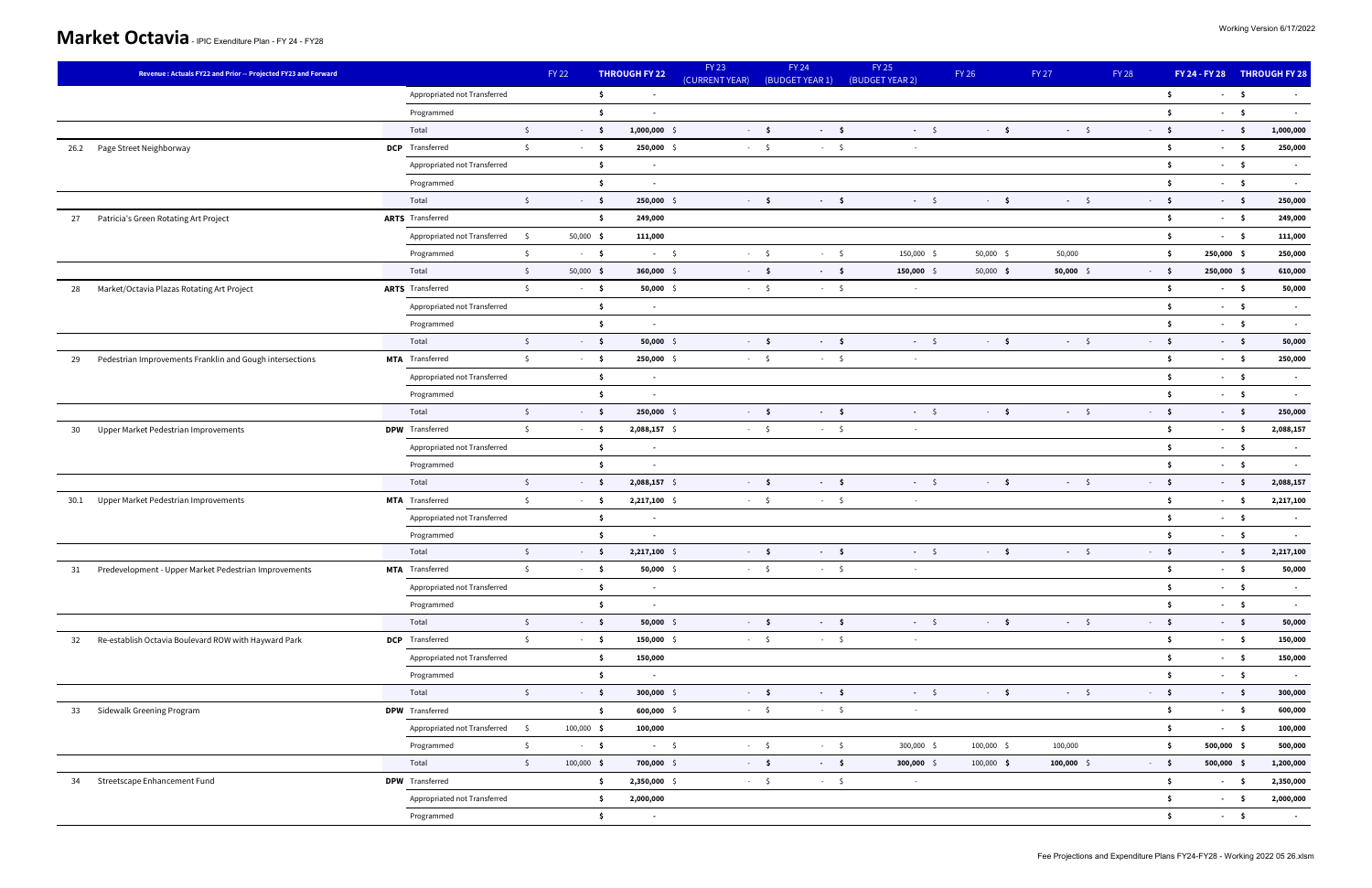| Total<br>$\mathsf{S}$<br>$-5$<br>$-5$<br>$-5$<br>$4,350,000$ \$<br>$-5$<br>$-5$<br>$-5$<br>$-5$<br>$-5$<br>34.1 Streetscape Enhancement Fund<br><b>MTA</b> Transferred<br>$\mathsf{S}$<br>2,350,000 \$<br>$\ddot{\mathsf{s}}$<br>$-5$<br>$-5$<br>$-5$<br>$-5$<br>$\sim$<br>Appropriated not Transferred<br>\$<br>$\ddot{\mathsf{s}}$<br>$-5$<br>$\sim$<br>\$<br>Ŝ.<br>$-5$<br>Programmed<br>Total<br>$\mathsf{S}$<br>2,350,000 \$<br>$-5$<br>$-5$<br>$-5$<br>$-5$<br>$-5$<br>$-5$<br>$-5$<br>$-5$<br><b>MTA</b> Transferred<br>$\mathsf{S}$<br>35<br>Koshland Park Access Improvements<br>$-5$<br>450,000 \$<br>$-5$<br>$-5$<br>-\$<br>$-5$<br>$\sim$<br>Appropriated not Transferred<br>$\mathsf{S}$<br>$\ddot{\mathsf{s}}$<br>$-5$<br>$\sim$<br>Programmed<br>\$<br>Ŝ.<br>$-5$<br>Total<br>$\sqrt{2}$<br>$-5$<br>$-5$<br>$-5$<br>$-5$<br>$-5$<br>$-5$<br>$-5$<br>450,000 \$<br>$-5$<br>Van Ness BRT - Van Ness and Mission ped.<br>$\mathsf{S}$<br>$-5$<br>$\ddot{\bm{s}}$<br><b>MTA</b> Transferred<br>$-5$<br>$500,000$ \$<br>$-5$<br>$-5$<br>36<br>$\sim$<br>Appropriated not Transferred<br>$\ddot{\mathsf{s}}$<br>\$<br>$-5$<br>$\sim$<br>$-5$<br>Programmed<br>\$<br>\$<br>$\overline{\phantom{a}}$<br>Total<br>$\sqrt{2}$<br>$-5$<br>$-5$<br>$-5$<br>$-5$<br>$500,000$ \$<br>$-5$<br>$-5$<br>$-5$<br>$-5$<br>Neighborhood Heritage Program<br><b>DCP</b> Transferred<br>37<br>$\mathsf{S}$<br>$-5$<br>$-5$<br>$\ddot{\mathsf{s}}$<br>$-5$<br>$50,000$ \$<br>$-5$<br>$\sim$<br>Appropriated not Transferred<br>$\mathsf{S}$<br>$\ddot{\mathsf{s}}$<br>$-5$<br>$\sim$ |                          | FY 24 - FY 28 THROUGH FY 28 | <b>FY 28</b> | FY 27 | <b>FY 26</b> | FY 25<br>(BUDGET YEAR 2) | <b>FY 24</b><br>(BUDGET YEAR 1) | (CURRENT YEAR) | <b>THROUGH FY 22</b> | <b>FY 22</b> |  | Revenue: Actuals FY22 and Prior -- Projected FY23 and Forward |
|------------------------------------------------------------------------------------------------------------------------------------------------------------------------------------------------------------------------------------------------------------------------------------------------------------------------------------------------------------------------------------------------------------------------------------------------------------------------------------------------------------------------------------------------------------------------------------------------------------------------------------------------------------------------------------------------------------------------------------------------------------------------------------------------------------------------------------------------------------------------------------------------------------------------------------------------------------------------------------------------------------------------------------------------------------------------------------------------------------------------------------------------------------------------------------------------------------------------------------------------------------------------------------------------------------------------------------------------------------------------------------------------------------------------------------------------------------------------------------------------------------------------------------------------------------------------------|--------------------------|-----------------------------|--------------|-------|--------------|--------------------------|---------------------------------|----------------|----------------------|--------------|--|---------------------------------------------------------------|
|                                                                                                                                                                                                                                                                                                                                                                                                                                                                                                                                                                                                                                                                                                                                                                                                                                                                                                                                                                                                                                                                                                                                                                                                                                                                                                                                                                                                                                                                                                                                                                              | 4,350,000                |                             |              |       |              |                          |                                 |                |                      |              |  |                                                               |
|                                                                                                                                                                                                                                                                                                                                                                                                                                                                                                                                                                                                                                                                                                                                                                                                                                                                                                                                                                                                                                                                                                                                                                                                                                                                                                                                                                                                                                                                                                                                                                              | 2,350,000                |                             |              |       |              |                          |                                 |                |                      |              |  |                                                               |
|                                                                                                                                                                                                                                                                                                                                                                                                                                                                                                                                                                                                                                                                                                                                                                                                                                                                                                                                                                                                                                                                                                                                                                                                                                                                                                                                                                                                                                                                                                                                                                              |                          |                             |              |       |              |                          |                                 |                |                      |              |  |                                                               |
|                                                                                                                                                                                                                                                                                                                                                                                                                                                                                                                                                                                                                                                                                                                                                                                                                                                                                                                                                                                                                                                                                                                                                                                                                                                                                                                                                                                                                                                                                                                                                                              | $\sim$                   |                             |              |       |              |                          |                                 |                |                      |              |  |                                                               |
|                                                                                                                                                                                                                                                                                                                                                                                                                                                                                                                                                                                                                                                                                                                                                                                                                                                                                                                                                                                                                                                                                                                                                                                                                                                                                                                                                                                                                                                                                                                                                                              | 2,350,000                |                             |              |       |              |                          |                                 |                |                      |              |  |                                                               |
|                                                                                                                                                                                                                                                                                                                                                                                                                                                                                                                                                                                                                                                                                                                                                                                                                                                                                                                                                                                                                                                                                                                                                                                                                                                                                                                                                                                                                                                                                                                                                                              | 450,000                  |                             |              |       |              |                          |                                 |                |                      |              |  |                                                               |
|                                                                                                                                                                                                                                                                                                                                                                                                                                                                                                                                                                                                                                                                                                                                                                                                                                                                                                                                                                                                                                                                                                                                                                                                                                                                                                                                                                                                                                                                                                                                                                              |                          |                             |              |       |              |                          |                                 |                |                      |              |  |                                                               |
|                                                                                                                                                                                                                                                                                                                                                                                                                                                                                                                                                                                                                                                                                                                                                                                                                                                                                                                                                                                                                                                                                                                                                                                                                                                                                                                                                                                                                                                                                                                                                                              | $\sim$                   |                             |              |       |              |                          |                                 |                |                      |              |  |                                                               |
|                                                                                                                                                                                                                                                                                                                                                                                                                                                                                                                                                                                                                                                                                                                                                                                                                                                                                                                                                                                                                                                                                                                                                                                                                                                                                                                                                                                                                                                                                                                                                                              | 450,000                  |                             |              |       |              |                          |                                 |                |                      |              |  |                                                               |
|                                                                                                                                                                                                                                                                                                                                                                                                                                                                                                                                                                                                                                                                                                                                                                                                                                                                                                                                                                                                                                                                                                                                                                                                                                                                                                                                                                                                                                                                                                                                                                              | 500,000                  |                             |              |       |              |                          |                                 |                |                      |              |  |                                                               |
|                                                                                                                                                                                                                                                                                                                                                                                                                                                                                                                                                                                                                                                                                                                                                                                                                                                                                                                                                                                                                                                                                                                                                                                                                                                                                                                                                                                                                                                                                                                                                                              | $\sim$                   |                             |              |       |              |                          |                                 |                |                      |              |  |                                                               |
|                                                                                                                                                                                                                                                                                                                                                                                                                                                                                                                                                                                                                                                                                                                                                                                                                                                                                                                                                                                                                                                                                                                                                                                                                                                                                                                                                                                                                                                                                                                                                                              | $\sim$                   |                             |              |       |              |                          |                                 |                |                      |              |  |                                                               |
|                                                                                                                                                                                                                                                                                                                                                                                                                                                                                                                                                                                                                                                                                                                                                                                                                                                                                                                                                                                                                                                                                                                                                                                                                                                                                                                                                                                                                                                                                                                                                                              | 500,000                  |                             |              |       |              |                          |                                 |                |                      |              |  |                                                               |
|                                                                                                                                                                                                                                                                                                                                                                                                                                                                                                                                                                                                                                                                                                                                                                                                                                                                                                                                                                                                                                                                                                                                                                                                                                                                                                                                                                                                                                                                                                                                                                              | 50,000                   |                             |              |       |              |                          |                                 |                |                      |              |  |                                                               |
|                                                                                                                                                                                                                                                                                                                                                                                                                                                                                                                                                                                                                                                                                                                                                                                                                                                                                                                                                                                                                                                                                                                                                                                                                                                                                                                                                                                                                                                                                                                                                                              | $\overline{\phantom{a}}$ |                             |              |       |              |                          |                                 |                |                      |              |  |                                                               |
| Programmed<br>\$<br>Ŝ.<br>$-5$<br>$\sim$                                                                                                                                                                                                                                                                                                                                                                                                                                                                                                                                                                                                                                                                                                                                                                                                                                                                                                                                                                                                                                                                                                                                                                                                                                                                                                                                                                                                                                                                                                                                     | $\sim$                   |                             |              |       |              |                          |                                 |                |                      |              |  |                                                               |
| $\mathsf{S}$<br>$-5$<br>$-5$<br>$-5$<br>$-5$<br>$-5$<br>$-5$<br>$-5$<br>Total<br>$-5$<br>$50,000$ \$                                                                                                                                                                                                                                                                                                                                                                                                                                                                                                                                                                                                                                                                                                                                                                                                                                                                                                                                                                                                                                                                                                                                                                                                                                                                                                                                                                                                                                                                         | 50,000                   |                             |              |       |              |                          |                                 |                |                      |              |  |                                                               |
| Octavia Boulevard Irrigation System<br><b>DPW</b> Transferred<br>$\mathsf{S}$<br>$-5$<br>$\ddot{\mathsf{s}}$<br>$-5$<br>$100,000$ \$<br>$-5$<br>$-5$<br>38<br>$\sim$                                                                                                                                                                                                                                                                                                                                                                                                                                                                                                                                                                                                                                                                                                                                                                                                                                                                                                                                                                                                                                                                                                                                                                                                                                                                                                                                                                                                         | 100,000                  |                             |              |       |              |                          |                                 |                |                      |              |  |                                                               |
| Appropriated not Transferred<br>$\ddot{\mathsf{s}}$<br>$\ddot{\mathsf{s}}$<br>$-5$<br>$\sim$                                                                                                                                                                                                                                                                                                                                                                                                                                                                                                                                                                                                                                                                                                                                                                                                                                                                                                                                                                                                                                                                                                                                                                                                                                                                                                                                                                                                                                                                                 | $\sim$                   |                             |              |       |              |                          |                                 |                |                      |              |  |                                                               |
| \$<br>Ŝ.<br>$-5$<br>Programmed                                                                                                                                                                                                                                                                                                                                                                                                                                                                                                                                                                                                                                                                                                                                                                                                                                                                                                                                                                                                                                                                                                                                                                                                                                                                                                                                                                                                                                                                                                                                               |                          |                             |              |       |              |                          |                                 |                |                      |              |  |                                                               |
| Total<br>$\frac{1}{2}$<br>$-5$<br>$100,000$ \$<br>$-5$<br>$-5$<br>$-5$<br>$-5$<br>$-5$<br>$-5$<br>$-5$                                                                                                                                                                                                                                                                                                                                                                                                                                                                                                                                                                                                                                                                                                                                                                                                                                                                                                                                                                                                                                                                                                                                                                                                                                                                                                                                                                                                                                                                       | 100,000                  |                             |              |       |              |                          |                                 |                |                      |              |  |                                                               |
| HUB Public Realm Improvements Plan<br><b>DPW</b> Transferred<br>\$<br>-\$<br>$-5$<br>39<br>$\sim$                                                                                                                                                                                                                                                                                                                                                                                                                                                                                                                                                                                                                                                                                                                                                                                                                                                                                                                                                                                                                                                                                                                                                                                                                                                                                                                                                                                                                                                                            | $\sim$                   |                             |              |       |              |                          |                                 |                |                      |              |  |                                                               |
| Appropriated not Transferred<br>11,468,372 \$<br>Ŝ.<br>$-5$<br>$\mathsf{S}$<br>11,468,372                                                                                                                                                                                                                                                                                                                                                                                                                                                                                                                                                                                                                                                                                                                                                                                                                                                                                                                                                                                                                                                                                                                                                                                                                                                                                                                                                                                                                                                                                    | 11,468,372               |                             |              |       |              |                          |                                 |                |                      |              |  |                                                               |
| 3,362,850 \$<br>Programmed<br>\$<br>$-5$<br>$-5$<br>$-5$<br>4,091,478<br>$\mathsf{S}$<br>20,641,150 \$<br>28,095,478 \$                                                                                                                                                                                                                                                                                                                                                                                                                                                                                                                                                                                                                                                                                                                                                                                                                                                                                                                                                                                                                                                                                                                                                                                                                                                                                                                                                                                                                                                      | 28,095,478               |                             |              |       |              |                          |                                 |                |                      |              |  |                                                               |
| Total<br>11,468,372 \$<br>11,468,372 \$<br>$-5$<br>20,641,150 \$<br>28,095,478 \$<br>$\zeta$<br>$-5$<br>4,091,478 \$<br>$-5$<br>$3,362,850$ \$                                                                                                                                                                                                                                                                                                                                                                                                                                                                                                                                                                                                                                                                                                                                                                                                                                                                                                                                                                                                                                                                                                                                                                                                                                                                                                                                                                                                                               | 39,563,850               |                             |              |       |              |                          |                                 |                |                      |              |  |                                                               |
| 39.2 13th Street<br>Transferred<br>\$<br>$-5$<br>-\$<br>$-5$<br>$-5$<br>$\sim$                                                                                                                                                                                                                                                                                                                                                                                                                                                                                                                                                                                                                                                                                                                                                                                                                                                                                                                                                                                                                                                                                                                                                                                                                                                                                                                                                                                                                                                                                               | $\sim$                   |                             |              |       |              |                          |                                 |                |                      |              |  |                                                               |
| Appropriated not Transferred<br>Ŝ.<br>175,000<br>Ŝ.<br>$-5$                                                                                                                                                                                                                                                                                                                                                                                                                                                                                                                                                                                                                                                                                                                                                                                                                                                                                                                                                                                                                                                                                                                                                                                                                                                                                                                                                                                                                                                                                                                  | 175,000                  |                             |              |       |              |                          |                                 |                |                      |              |  |                                                               |
| \$<br>$-5$<br>\$<br>Programmed<br>$\sim$                                                                                                                                                                                                                                                                                                                                                                                                                                                                                                                                                                                                                                                                                                                                                                                                                                                                                                                                                                                                                                                                                                                                                                                                                                                                                                                                                                                                                                                                                                                                     |                          |                             |              |       |              |                          |                                 |                |                      |              |  |                                                               |
| $\mathsf{S}$<br>$-5$<br>$-5$<br>$-5$<br>$\sim$ \$<br>$-5$<br>Total<br>$\mathsf{S}$<br>$-5$<br>$-5$<br>$\sim$                                                                                                                                                                                                                                                                                                                                                                                                                                                                                                                                                                                                                                                                                                                                                                                                                                                                                                                                                                                                                                                                                                                                                                                                                                                                                                                                                                                                                                                                 | 175,000                  |                             |              |       |              |                          |                                 |                |                      |              |  |                                                               |
| 12,618,372 \$<br>$36,270,629$ \$<br>7,222,371 \$<br>150,000 \$<br>3,512,850 \$<br>$20,641,150$ \$<br>31,526,371 \$<br>40 Expenditure Sub Total<br>$\sim -5$<br>$\mathcal{A} = \mathcal{A} \mathcal{S}$<br>- S - 1                                                                                                                                                                                                                                                                                                                                                                                                                                                                                                                                                                                                                                                                                                                                                                                                                                                                                                                                                                                                                                                                                                                                                                                                                                                                                                                                                            | 67,797,000               |                             |              |       |              |                          |                                 |                |                      |              |  |                                                               |
| 41 Category Annual Balance<br>$(11, 221, 372)$ \$<br>$(20,660,629)$ \$<br>$6,051,000$ \$<br>$5,945,000$ \$<br>$(2,428,371)$ \$<br>$9,060,000$ \$<br>$(1,871,850)$ \$<br>$(16,863,150)$ \$<br>$(6, 158, 371)$ \$<br>S.                                                                                                                                                                                                                                                                                                                                                                                                                                                                                                                                                                                                                                                                                                                                                                                                                                                                                                                                                                                                                                                                                                                                                                                                                                                                                                                                                        | (20, 768, 000)           |                             |              |       |              |                          |                                 |                |                      |              |  |                                                               |
| <b>Category Cumulative Balance</b><br>$(20,660,629)$ \$<br>$(14,609,629)$ \$<br>$(8,664,629)$ \$<br>$(11,093,000)$ \$<br>$(2,033,000)$ \$<br>$(3,904,850)$ \$<br>$(20, 768, 000)$ \$<br>$(20,660,629)$ \$<br>$(20, 768, 000)$ \$<br>$42 -$                                                                                                                                                                                                                                                                                                                                                                                                                                                                                                                                                                                                                                                                                                                                                                                                                                                                                                                                                                                                                                                                                                                                                                                                                                                                                                                                   | (20, 768, 000)           |                             |              |       |              |                          |                                 |                |                      |              |  |                                                               |
| Comparison (Jan 2022)<br>$(14,851,629)$ \$<br>$(43,504,757)$ \$<br>$(8,307,629)$ \$<br>$(7,705,629)$ \$<br>$(1,403,000)$ \$<br>$(308,000)$ \$<br>$(893, 850)$ \$<br>$(19,979,000)$ \$<br>$(19,979,000)$ \$<br>S.                                                                                                                                                                                                                                                                                                                                                                                                                                                                                                                                                                                                                                                                                                                                                                                                                                                                                                                                                                                                                                                                                                                                                                                                                                                                                                                                                             | (19,979,000)             |                             |              |       |              |                          |                                 |                |                      |              |  |                                                               |
| <b>Recreation and Open Space</b>                                                                                                                                                                                                                                                                                                                                                                                                                                                                                                                                                                                                                                                                                                                                                                                                                                                                                                                                                                                                                                                                                                                                                                                                                                                                                                                                                                                                                                                                                                                                             |                          |                             |              |       |              |                          |                                 |                |                      |              |  |                                                               |
| Revenue<br>$\zeta$<br>665,000 \$<br>7,944,000 \$<br>2,886,000 \$<br>2,579,000 \$<br>2,287,000 \$<br>4,396,000 \$<br>783,000 \$<br>1,769,000 \$<br>11,814,000 \$<br>43                                                                                                                                                                                                                                                                                                                                                                                                                                                                                                                                                                                                                                                                                                                                                                                                                                                                                                                                                                                                                                                                                                                                                                                                                                                                                                                                                                                                        | 22,644,000               |                             |              |       |              |                          |                                 |                |                      |              |  |                                                               |

|--|

| Hayward Park<br>44 | <b>RPD</b> Transferred       |  | 7,984,000 . |  |  |  | 7,984,000 |
|--------------------|------------------------------|--|-------------|--|--|--|-----------|
|                    | Appropriated not Transferred |  |             |  |  |  |           |
|                    | Programmed                   |  |             |  |  |  |           |
|                    | Total                        |  | 7,984,000   |  |  |  | 7,984,000 |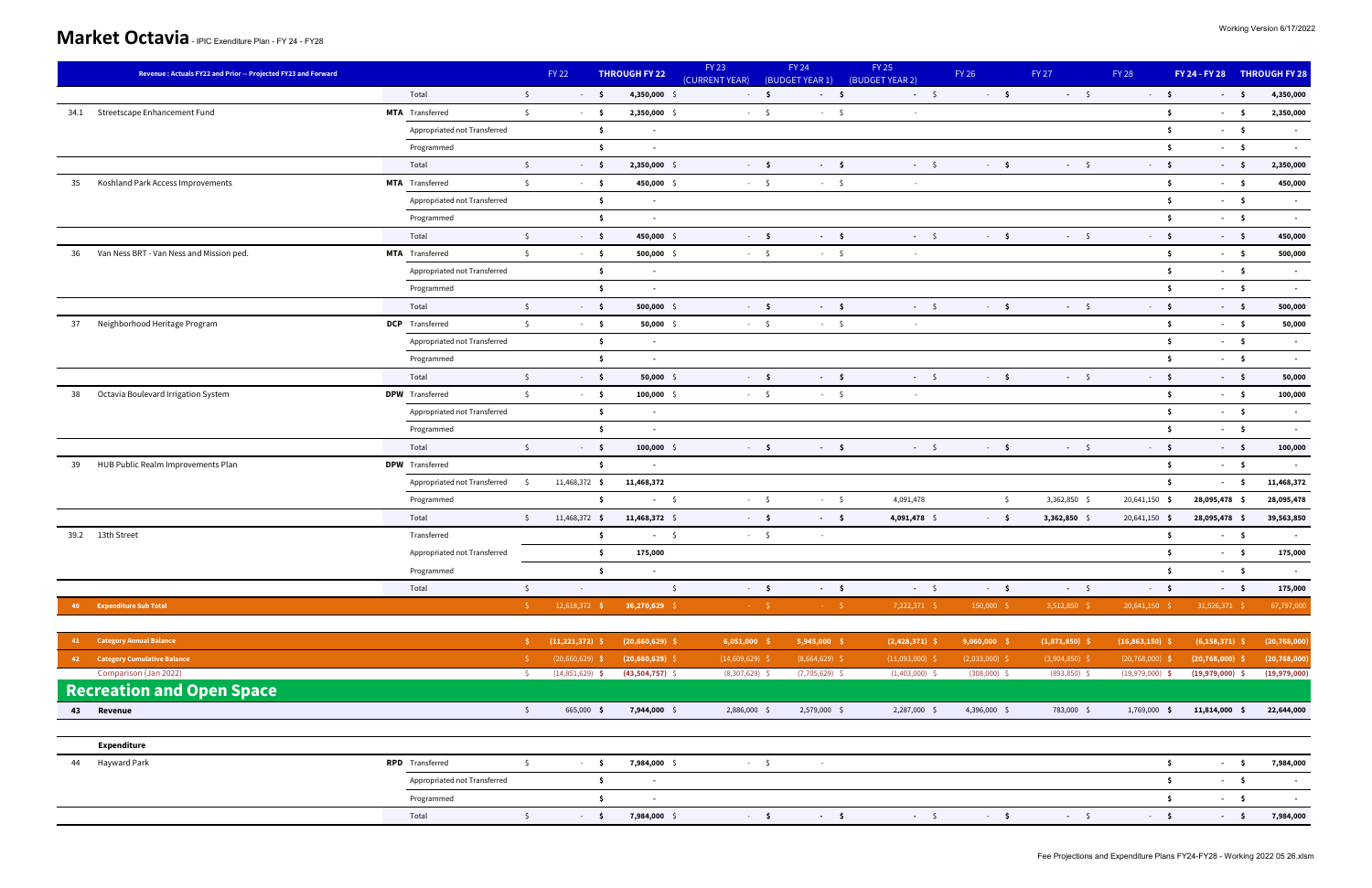| Revenue: Actuals FY22 and Prior -- Projected FY23 and Forward |                                        | <b>FY 22</b>   | <b>THROUGH FY 22</b>                  | <b>FY 23</b><br>(CURRENT YEAR) | <b>FY 24</b><br>(BUDGET YEAR 1)      | <b>FY 25</b><br>(BUDGET YEAR 2) | <b>FY 26</b>                        | <b>FY 27</b> | <b>FY 28</b>        |                | FY 24 - FY 28 THROUGH FY 28 |
|---------------------------------------------------------------|----------------------------------------|----------------|---------------------------------------|--------------------------------|--------------------------------------|---------------------------------|-------------------------------------|--------------|---------------------|----------------|-----------------------------|
| Brady Block Park - design<br>45                               | <b>DCP</b> Transferred<br>$\mathsf{S}$ | $-5$           | $200,000$ \$                          |                                | $-5$<br>$\sim$                       |                                 |                                     |              | - \$                | $\sim$ 5       | 200,000                     |
|                                                               | Appropriated not Transferred           |                | \$<br>$\blacksquare$                  |                                |                                      |                                 |                                     |              | \$                  | $-5$           | $\sim$                      |
|                                                               | Programmed                             |                | -\$<br>$\blacksquare$                 |                                |                                      |                                 |                                     |              | $\ddot{\bm{s}}$     | $-5$           | $\sim$                      |
|                                                               | $\zeta$<br>Total                       | $-5$           | $200,000$ \$                          |                                | $\sim$ \$<br>$-5$                    | $-5$                            | $-5$                                | $-5$         | $-5$                | $-5$           | 200,000                     |
| <b>Community Challenge Grant</b><br>46                        | <b>ADM</b> Transferred<br>$\mathsf{S}$ | $-5$           | $100,000$ \$                          |                                | $-5$<br>$\sim$                       |                                 |                                     |              | $\ddot{\mathsf{s}}$ | $-5$           | 100,000                     |
|                                                               | Appropriated not Transferred           |                | $\ddot{\mathsf{s}}$<br>$\blacksquare$ |                                |                                      |                                 |                                     |              | - \$                | $\sim$ 5       | $\sim$                      |
|                                                               | Programmed                             |                | -\$<br>$\blacksquare$                 |                                |                                      |                                 |                                     |              | \$                  | $-5$           | $\sim$                      |
|                                                               | $\mathsf{S}$<br>Total                  | $-5$           | $100,000$ \$                          |                                | $-5$<br>$-5$                         | $-5$                            | $-5$                                | $-5$         | $-5$                | $-5$           | 100,000                     |
| <b>Buchanan Street Mall</b><br>47                             | <b>RPD</b> Transferred                 |                | 515,000 \$<br>\$                      |                                | $-5$<br>$\sim$                       |                                 |                                     |              | $\ddot{\mathsf{s}}$ | $-5$           | 515,000                     |
|                                                               | Appropriated not Transferred<br>S.     | $3,100,000$ \$ | 3,100,000                             |                                |                                      |                                 |                                     |              | $\ddot{\bm{s}}$     | $-5$           | 3,100,000                   |
|                                                               | $\mathsf{S}$<br>Programmed             | $-5$           | $-5$                                  |                                | $-5$<br>$\sim$                       |                                 | $\zeta$<br>$-5$                     | 194,750 \$   | 2,430,750 \$        | 2,625,500 \$   | 2,625,500                   |
|                                                               | Total<br>$\mathsf{S}$                  | $3,100,000$ \$ | $3,615,000$ \$                        |                                | $-5$<br>$-5$                         | $-5$                            | $-5$                                | 194,750 \$   | 2,430,750 \$        | $2,625,500$ \$ | 6,240,500                   |
| HUB Open Space Improvements Fund<br>48                        | <b>RPD</b> Transferred                 |                | -\$<br>$-5$                           |                                | $-5$<br>$\sim$                       |                                 |                                     |              | \$                  | $-5$           | $\sim$                      |
|                                                               | Appropriated not Transferred           |                | \$<br>498,810                         |                                |                                      |                                 |                                     |              | $\ddot{\bm{s}}$     | $-5$           | 498,810                     |
|                                                               | Programmed                             |                | $\ddot{\bm{s}}$                       |                                |                                      |                                 |                                     |              | \$                  | $-5$           | $\sim$                      |
|                                                               | $\mathsf{S}$<br>Total                  | $-5$           | 498,810 \$                            |                                | $-5$<br>$-5$                         | $-5$                            | $-5$                                | $-5$         | $\sim$ - $\sim$ 5   | $-5$           | 498,810                     |
| 48.25 11th and Notama                                         | <b>RPD</b> Transferred                 |                | \$<br>$-5$                            |                                | $-5$<br>$\sim$                       |                                 |                                     |              | $\ddot{\mathsf{s}}$ | $-5$           |                             |
|                                                               | Appropriated not Transferred<br>S.     | $3,100,000$ \$ | 3,100,000                             |                                |                                      |                                 |                                     |              | $\ddot{\mathsf{s}}$ | $-5$           | 3,100,000                   |
|                                                               | Programmed<br>$\mathsf{S}$             | $-5$           | $\sim$                                |                                |                                      |                                 | \$<br>$-5$                          | 194,750 \$   | 2,430,750 \$        | 2,625,500 \$   | 2,625,500                   |
|                                                               | $\mathsf{S}$<br>Total                  | $3,100,000$ \$ | $3,100,000$ \$                        |                                | $-5$<br>$-5$                         | $-5$                            | $-5$                                | 194,750 \$   | 2,430,750 \$        | $2,625,500$ \$ | 5,725,500                   |
| 48.5 Civic Center                                             | <b>RPD</b> Transferred                 |                | -\$<br>$-5$                           |                                | $-5$<br>$\sim$                       |                                 |                                     |              | $\ddot{\mathsf{s}}$ | $-5$           | $\sim$                      |
|                                                               | Appropriated not Transferred           |                | $\ddot{\mathsf{s}}$<br>$\sim$         |                                |                                      |                                 |                                     |              | \$                  | $-5$           | $\sim$                      |
|                                                               | Programmed                             |                | -\$<br>$\blacksquare$                 |                                |                                      | $\mathsf{S}$<br>$\sim 10^{-1}$  | 2,019,095 \$<br>$\ddot{\mathsf{s}}$ | 194,750 \$   | 2,430,750 \$        | 4,644,595 \$   | 4,644,595                   |
|                                                               | $\mathsf{S}$<br>Total                  | $-5$           | $-5$                                  |                                | $-5$<br>$-5$                         | $-5$                            | 2,019,095 \$                        | $194,750$ \$ | 2,430,750 \$        | 4,644,595 \$   | 4,644,595                   |
| 48.75 Koshland Park                                           | <b>RPD</b> Transferred                 |                | \$<br>$-5$                            |                                | $-5$<br>$\sim$                       |                                 |                                     |              | - \$                | $-5$           | $\sim$                      |
|                                                               | Appropriated not Transferred           |                | -\$<br>$\overline{\phantom{a}}$       |                                |                                      |                                 |                                     |              | $\ddot{\bm{s}}$     | $-5$           | $\sim$                      |
|                                                               | Programmed                             |                | -\$<br>$\overline{\phantom{a}}$       |                                |                                      |                                 | 2,000,000<br>S.                     |              | -\$                 | 2,000,000 \$   | 2,000,000                   |
|                                                               | Total<br>$\zeta$                       | $-5$           | $-5$                                  |                                | $-5$<br>$-5$                         | $-5$                            | $2,000,000$ \$                      | $-5$         | $-5$                | 2,000,000 \$   | 2,000,000                   |
| 48.9 Other Open Space                                         | <b>RPD</b> Transferred                 |                | $\mathsf{\$}$<br>$-5$                 |                                | $-5$<br>$\sim$                       |                                 |                                     |              | $\ddot{\mathsf{s}}$ | $-5$           | $\sim$                      |
|                                                               | Appropriated not Transferred           |                | $\mathsf{S}$<br>$\sim$                |                                |                                      |                                 |                                     |              | $\ddot{\mathsf{s}}$ | $-5$           | $\sim$                      |
|                                                               | Programmed                             |                | \$<br>$\sim$                          |                                |                                      |                                 | $-5$<br>\$                          | 1,233,995 \$ | 2,497,355 \$        | 3,731,350 \$   | 3,731,350                   |
|                                                               | Total<br>$\mathsf{S}$                  | $-5$           | $-5$                                  |                                | $-5$<br>$-5$                         | $-5$                            | $-5$                                | 1,233,995 \$ | 2,497,355 \$        | 3,731,350 \$   | 3,731,350                   |
| 49 Expenditure Sub Total                                      | S.                                     | $6,200,000$ \$ | 15,497,810 \$                         |                                | $\mathcal{F} = \mathcal{S}$<br>$-15$ | $-5o$                           | 4,019,095 \$                        | 1,818,245 \$ | $9,789,605$ \$      | 15,626,945 \$  | 31, 124, 755                |

| 50 Category Annual Balance              |  |  | \$    (5,535,000) <b>\$   (7,553,810)</b> \$     2,886,000 \$     2,579,000 \$     376,905 \$   (1,035,245) \$   (8,020,605) \$   (3,812,945) \$   (8,480,755) |  |  |  |
|-----------------------------------------|--|--|----------------------------------------------------------------------------------------------------------------------------------------------------------------|--|--|--|
| 51 Category Cumulative Balance Per Year |  |  |                                                                                                                                                                |  |  |  |